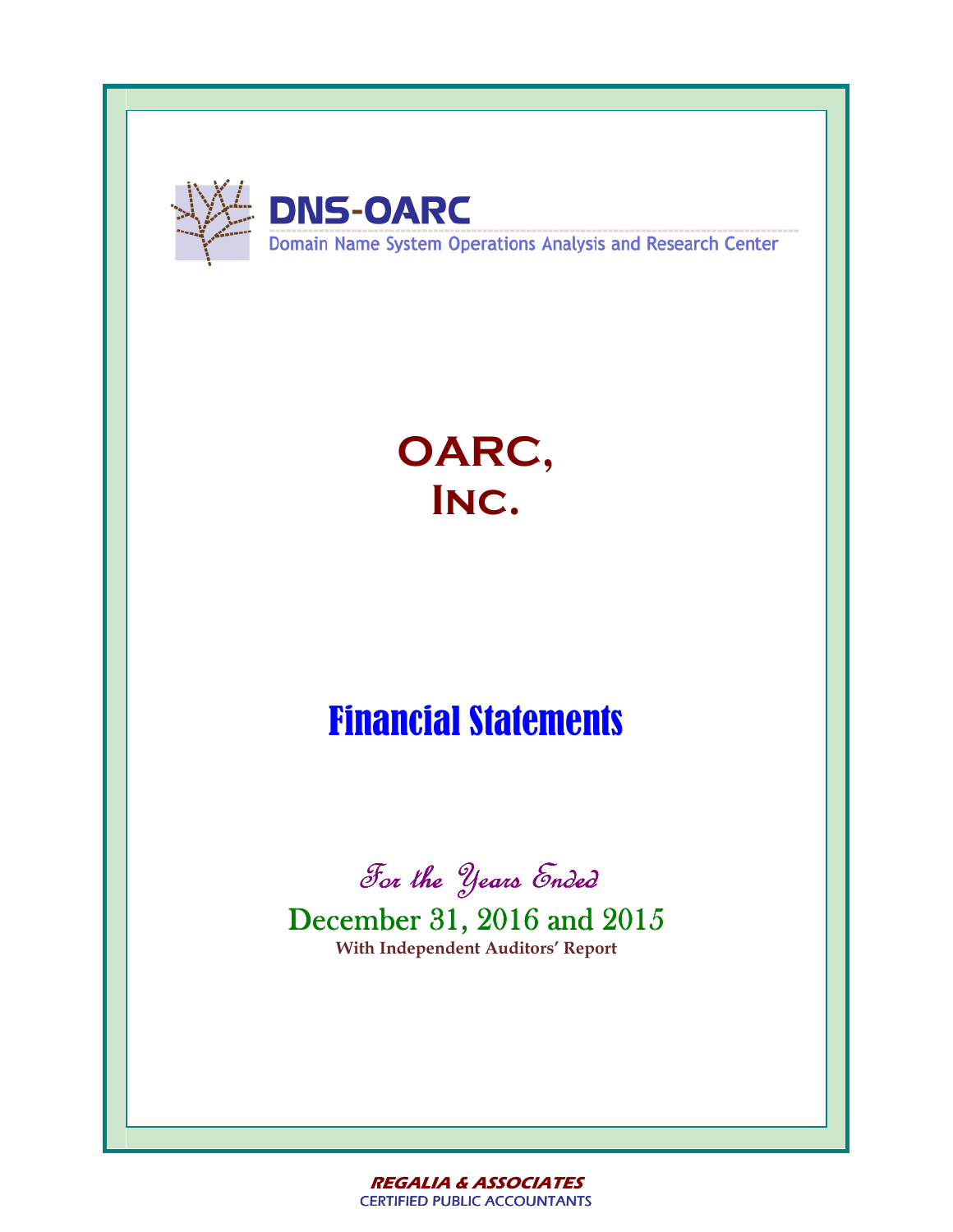# (A Delaware Not-For-Profit Corporation) December 31, 2016 and 2015

# **CONTENTS**

|                                                    | Page     |
|----------------------------------------------------|----------|
| <b>Independent Auditors' Report</b>                |          |
| <b>Financial Statements:</b>                       |          |
| <b>Statements of Financial Position</b>            | 2        |
| Statements of Activities and Changes in Net Assets | 3        |
| <b>Statements of Cash Flows</b>                    | 4        |
| <b>Statement of Functional Expenses</b>            | 5        |
| Notes to Financial Statements                      | $6 - 10$ |

# **OARC, INC.**

Email: info@oarc.org Web Site Address: www.dns-oarc.net

> **REGALIA & ASSOCIATES**  *CERTIFIED PUBLIC ACCOUNTANTS CERTIFIED PUBLIC ACCOUNTANTS*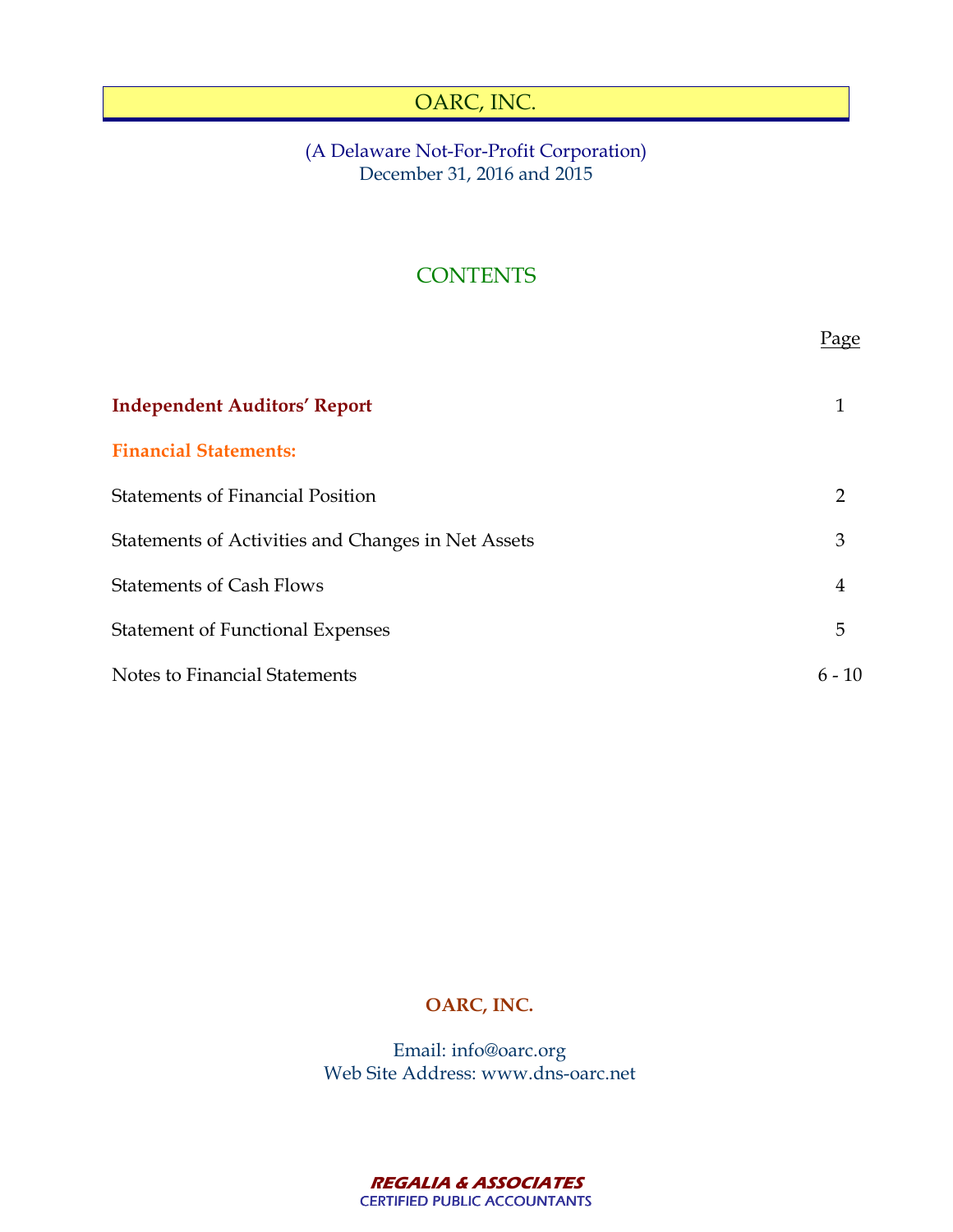

*C E R T I F I E D P U B L I C A C C O U N T A N T S 1 0 3 TOWN & COUNTRY DRIVE , SUITE K , DANVILLE , CALIFORNIA 94526 DOUGLAS REGALIA, CP A DANA CHAVARRIA, CPA MARIANNE RYAN TRICIA WILSON JANICE TAYLOR, C PA WENDY THOMAS , CPA LISA CLOVEN, CPA LISA PARKER, CPA [inactive] JENNY S O, CPA JEANNINE REGALIA, CPA JENNIFER JENS EN WWW.MRCPA.COM OFFICE: 925.314.0390 FAX: 925.314.0469*

#### **INDEPENDENT AUDITORS' REPORT**

#### **The Board of Directors OARC, Inc.**

We have audited the accompanying financial statements of OARC, Inc. (a nonprofit organization) which comprise the statements of financial position as of December 31, 2016 and 2015 and the related statements of activities and changes in net assets, cash flows and functional expenses for the years then ended, and the related notes to the financial statements.

## *Management's Responsibility for the Financial Statements*

Management is responsible for the preparation and fair presentation of these financial statements in accordance with accounting principles generally accepted in the United States of America; this includes the design, implementation, and maintenance of internal control relevant to the preparation and fair presentation of financial statements that are free from material misstatement, whether due to fraud or error.

## *Auditor's Responsibility*

Our responsibility is to express an opinion on these financial statements based on our audits. We conducted our audits in accordance with auditing standards generally accepted in the United States of America. Those standards require that we plan and perform the audits to obtain reasonable assurance about whether the financial statements are free from material misstatement.

An audit involves performing procedures to obtain audit evidence about the amounts and disclosures in the financial statements. The procedures selected depend on the auditor's judgment, including the assessment of the risks of material misstatement of the financial statements, whether due to fraud or error. In making those risk assessments, the auditor considers internal control relevant to the entity's preparation and fair presentation of the financial statements in order to design audit procedures that are appropriate in the circumstances, but not for the purpose of expressing an opinion on the effectiveness of the entity's internal control. Accordingly, we express no such opinion. An audit also includes evaluating the appropriateness of accounting policies used and the reasonableness of significant accounting estimates made by management, as well as evaluating the overall presentation of the financial statements.

We believe that the audit evidence we have obtained is sufficient and appropriate to provide a basis for our audit opinion.

## *Opinion*

In our opinion, the financial statements referred to above present fairly, in all material respects, the financial position of OARC, Inc. as of December 31, 2016 and 2015, and the results of its operations and its cash flows for the years then ended in accordance with accounting principles generally accepted in the United States of America.

## *Other Matters*

The financial statements of OARC, Inc. as of December 31, 2015 were audited by us and in our report June 10, 2016, we expressed an unmodified opinion on those financial statements. The prior year summarized comparative information is not intended to constitute a presentation in conformity with accounting principles generally accepted in the United States of America. In our opinion, the summarized comparative information presented herein as of and for the year ended December 31, 2015 is consistent, in all material respects, with the audited financial statements from which it has been derived.

*Danville, California April 20, 2017* 

Regalia & Systeates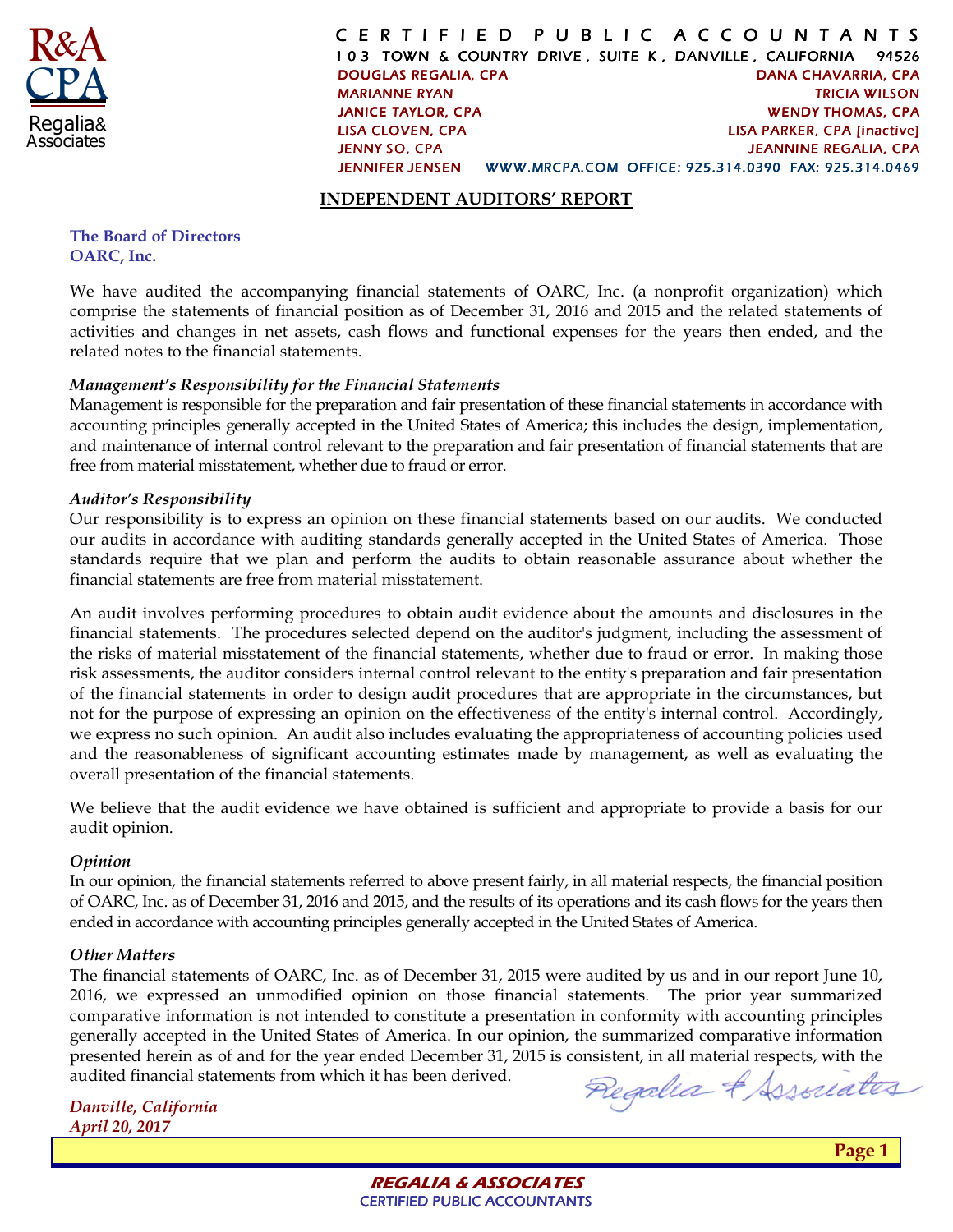# **Statements of Financial Position December 31, 2016 and 2015**

# **ASSETS**

|                             | 2016          |    | 2015    |  |
|-----------------------------|---------------|----|---------|--|
| Current assets:             |               |    |         |  |
| Cash and cash equivalents   | \$<br>293,160 | \$ | 303,127 |  |
| Accounts receivable, net    | 32,500        |    | 23,500  |  |
| Total current assets        | 325,660       |    | 326,627 |  |
| Property and equipment, net | 34,232        |    | 51,344  |  |
|                             | \$<br>359,892 | \$ | 377,971 |  |

# **LIABILITIES AND NET ASSETS**

| Current liabilities:                |               |               |
|-------------------------------------|---------------|---------------|
| Accounts payable and other accruals | \$<br>54,840  | \$<br>15,209  |
| Deferred revenue                    | 289,139       | 247,722       |
|                                     |               |               |
| Total current liabilities           | 343,979       | 262,931       |
|                                     |               |               |
| Net assets:                         |               |               |
| Unrestricted                        | 15,913        | 115,040       |
|                                     |               |               |
|                                     | \$<br>359,892 | \$<br>377,971 |

**See accompanying auditors' report and notes to financial statements. Page 2**

**REGALIA & ASSOCIATES**  *CERTIFIED PUBLIC ACCOUNTANTS CERTIFIED PUBLIC ACCOUNTANTS*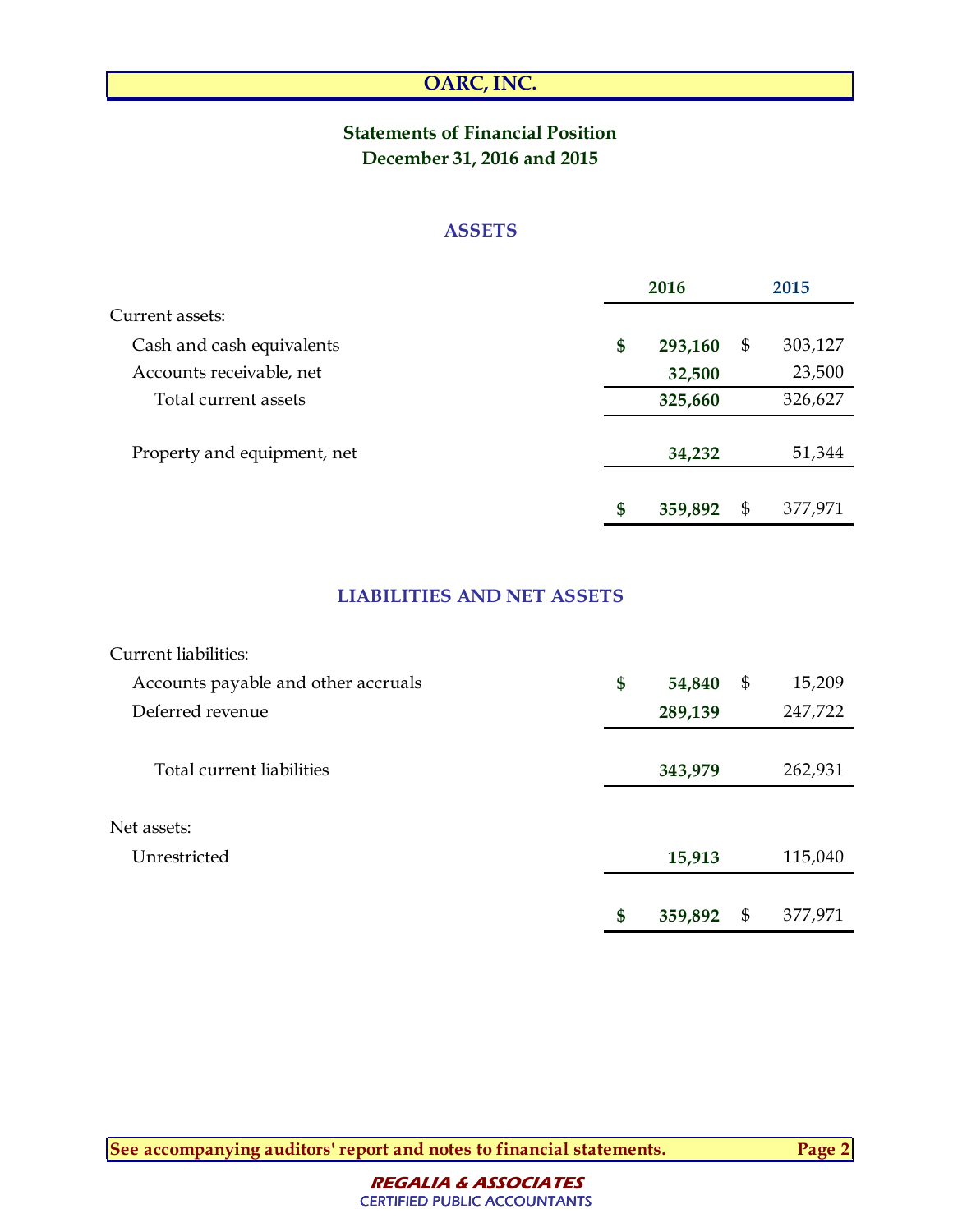# **Statements of Activities and Changes in Net Assets Years Ended December 31, 2016 and 2015**

|                                               | 2016          | 2015          |
|-----------------------------------------------|---------------|---------------|
| Changes in unrestricted net assets:           |               |               |
| Revenue and support:                          |               |               |
| Membership fees                               | \$<br>506,184 | \$<br>456,097 |
| Non-member registration fees                  | 12,170        | 13,500        |
| Donations and grants                          | 90,000        | 55,146        |
| Other revenue                                 | 19,841        |               |
| Net assets released from restrictions         |               | 10,000        |
| Total revenue and support                     | 628,195       | 534,743       |
| Operating expenses:                           |               |               |
| Program                                       | 681,479       | 575,604       |
| General and administrative                    | 45,843        | 36,506        |
| Fundraising                                   |               |               |
| Total operating expenses                      | 727,322       | 612,110       |
| Decrease in unrestricted net assets           | (99, 127)     | (77, 367)     |
| Changes in temporarily restricted net assets: |               |               |
| Net assets released from restrictions         |               | (10,000)      |
| Decrease in temporarily restricted net assets |               | (10,000)      |
| Decrease in net assets                        | (99, 127)     | (87, 367)     |
| Net assets at beginning of year               | 115,040       | 202,407       |
| Net assets at end of year                     | \$<br>15,913  | \$<br>115,040 |

**See accompanying auditors' report and notes to financial statements. Page 3**

**REGALIA & ASSOCIATES**  *CERTIFIED PUBLIC ACCOUNTANTS CERTIFIED PUBLIC ACCOUNTANTS*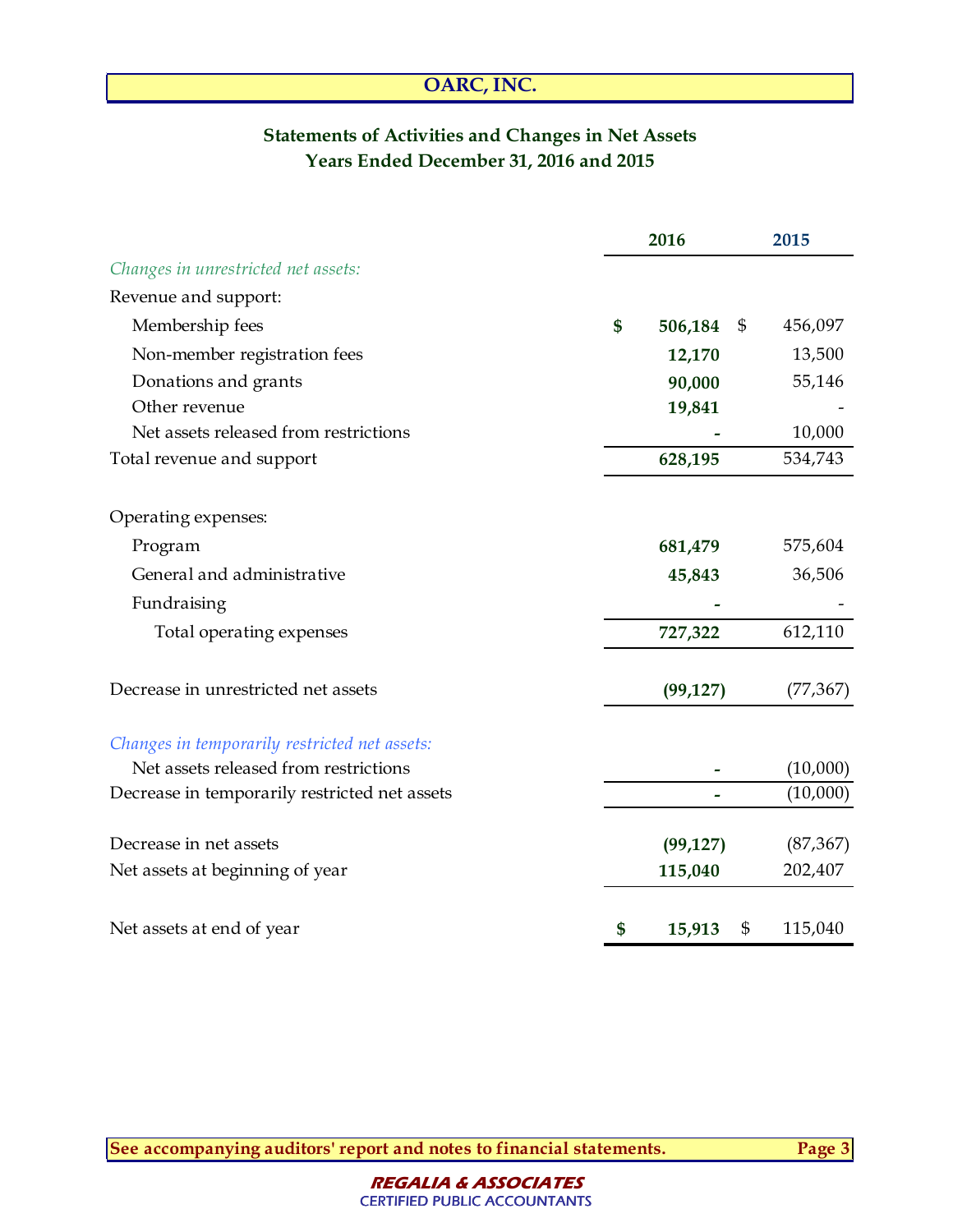# **Statements of Cash Flows Years Ended December 31, 2016 and 2015**

|                                                  | 2016            |     | 2015      |
|--------------------------------------------------|-----------------|-----|-----------|
| Operating activities:                            |                 |     |           |
| Decrease in net assets                           | \$<br>(99, 127) | -\$ | (87, 367) |
| Adjustments to reconcile to cash provided by     |                 |     |           |
| operating activities:                            |                 |     |           |
| Depreciation and amortization                    | 43,169          |     | 43,673    |
| Changes in:                                      |                 |     |           |
| Accounts receivable, net                         | (9,000)         |     | (7,000)   |
| Accounts payable and accrued liabilities         | 39,631          |     | (6, 804)  |
| Deferred revenue                                 | 41,417          |     | 36,402    |
| Cash provided by (used for) operating activities | 16,090          |     | (21,096)  |
| Investing activities:                            |                 |     |           |
| Acquisition of property and equipment            | (26, 057)       |     | (22,996)  |
| Cash used for investing activities               | (26, 057)       |     | (22,996)  |
| Decrease in cash and cash equivalents            | (9,967)         |     | (44,092)  |
| Cash and cash equivalents at beginning of year   | 303,127         |     | 347,219   |
| Cash and cash equivalents at end of year         | \$<br>293,160   | \$  | 303,127   |
| Additional cash flow information:                |                 |     |           |
| Interest paid                                    | \$              | \$  |           |
| Tax registration fees                            | \$<br>100       | \$  | 100       |

**See accompanying auditors' report and notes to financial statements. Page 4**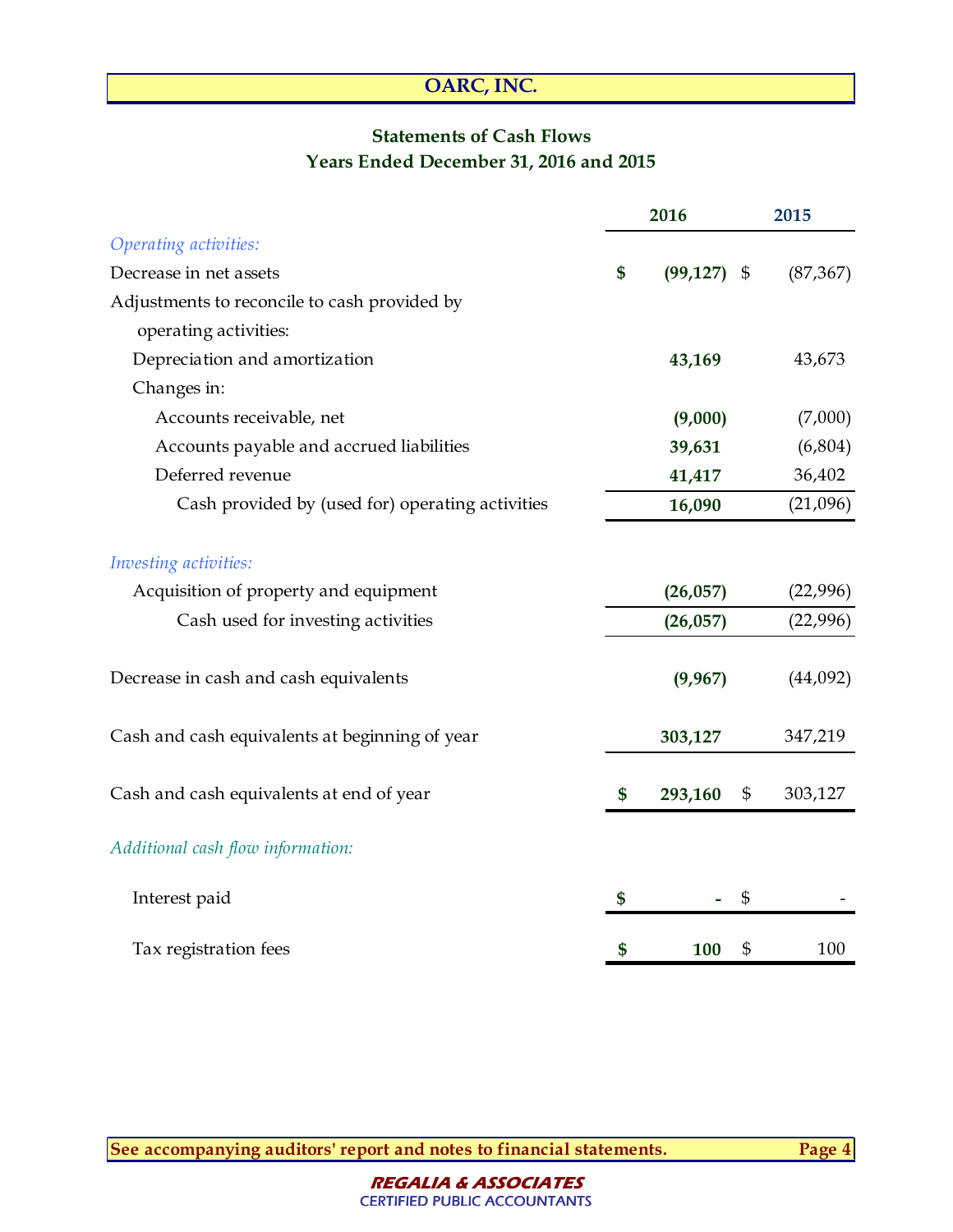## **Statement of Functional Expenses Year Ended December 31, 2016**

*(with Summarized Financial Information for the Year Ended December 31, 2015)*

|                                  |               | <b>General</b> |                |               |                       |
|----------------------------------|---------------|----------------|----------------|---------------|-----------------------|
|                                  |               | & Admin-       | Fund           | 2016          | 2015                  |
|                                  | Programs      | istrative      | <b>Raising</b> | <b>Totals</b> | <b>Totals</b>         |
| Bank charges and other fees      | \$            | \$<br>916      | $\mathfrak{S}$ | \$<br>916     | $\mathfrak{S}$<br>508 |
| Conferences and meetings         | 87,718        |                |                | 87,718        | 76,076                |
| Connectivity                     | 21,502        |                |                | 21,502        | 1,600                 |
| Depreciation                     | 36,694        | 6,475          |                | 43,169        | 43,673                |
| Office and other                 | 10,973        | 7,316          |                | 18,289        | 27,796                |
| Postage and shipping             |               | 2,589          |                | 2,589         | 382                   |
| Professional and consulting      | 460,903       | 17,307         |                | 478,210       | 392,230               |
| Occupancy                        | 3,502         | 618            |                | 4,120         | 18,360                |
| Telephone and telecommunications | 1,358         | 240            |                | 1,598         | 1,610                 |
| Travel and related expenses      | 58,829        | 10,382         |                | 69,211        | 49,875                |
| Totals                           | 681,479<br>\$ | \$<br>45,843   | \$             | 727,322<br>\$ | 612,110<br>\$         |

**See accompanying auditors' report and notes to financial statements. Page 5**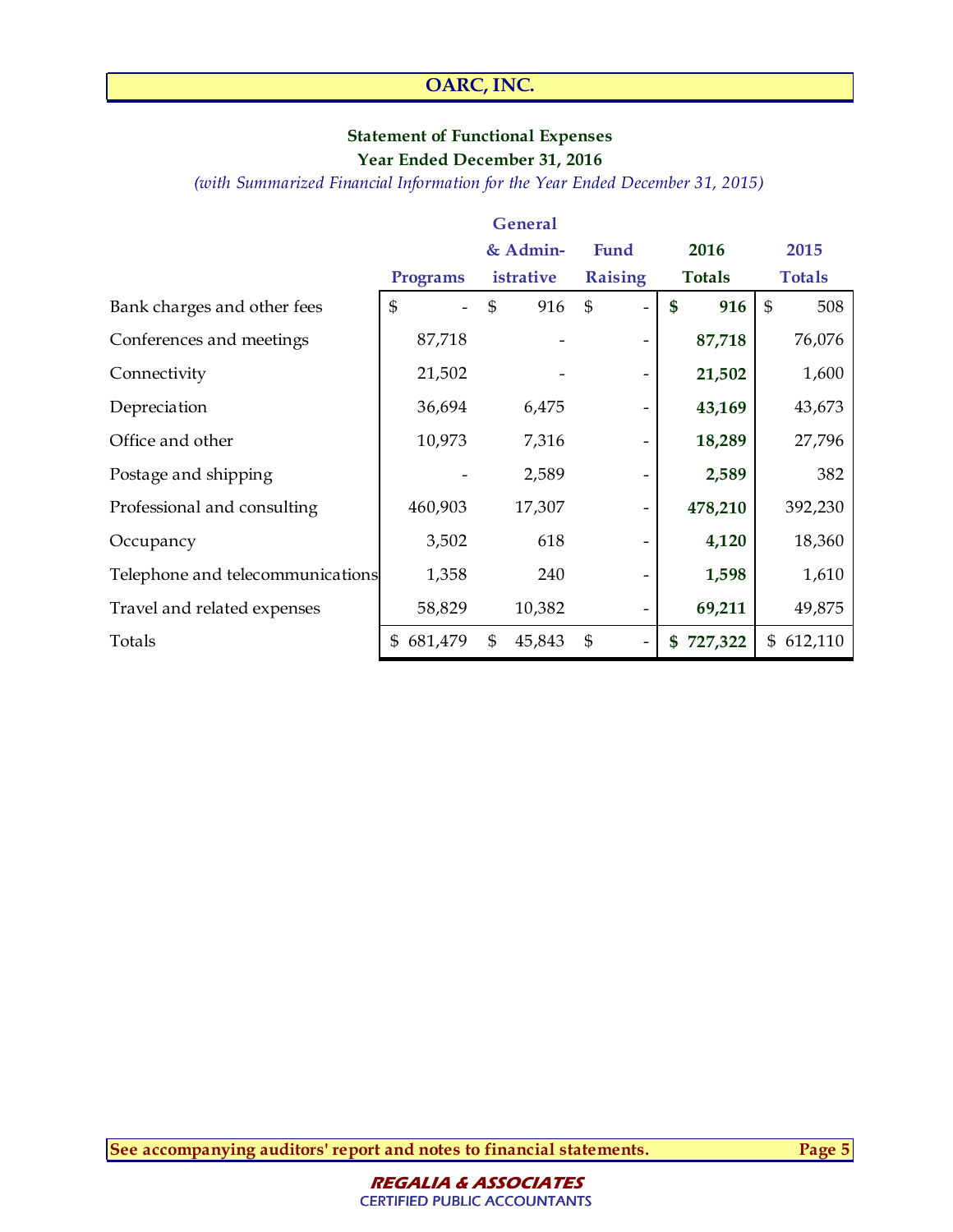# **Notes to Financial Statements December 31, 2016**

#### **1. Organization**

OARC Inc. (OARC) is a 501(c)3 nonprofit public benefit corporation incorporated in the state of Delaware, with infrastructure in California and contractors in multiple geographic locations. OARC was conceived in 2004 as part of joint research proposal between CAIDA and ISC to the National Science Foundation, and then independently incorporated in late 2008.

OARC supports information sharing and communications channels between root, TLD and other DNS operators to help better understand and protect the Internet's Name Server infrastructure.

OARC's mission is to promote operationally-relevant research through data collection and analysis, offer useful services and tools, build relationships among its community of members, facilitate responsible information-sharing, enable knowledge transfer via open workshops, and to increase public awareness of the DNS's significance."

## **2. Summary of Significant Accounting Policies**

#### *Basis of Accounting and Presentation*

The financial statements of OARC have been prepared on the accrual basis of accounting in accordance with Financial Accounting Standards Board in its Accounting Standards Codification (ASC) 958.205, *Presentation of Financial Statements of Not-for-Profit Entities*.

#### *Use of Estimates*

The preparation of financial statements in conformity with accounting principles generally accepted in the United States of America requires management to make estimates and assumptions that affect the reported amounts of assets and liabilities and disclosure of contingent assets and liabilities at the date of the financial statements and the reported amounts of support, revenues, and expenses during the reporting period. Actual results could differ from those estimates.

#### *Cash and Cash Equivalents*

OARC considers all highly liquid investments with a maturity of three months or less when acquired to be cash equivalents. OARC maintains its cash balances in high quality financial institutions, which at times may exceed federally insured limits. OARC has not experienced any losses in such accounts.

#### *Property and Equipment*

Property and equipment are valued at cost or, if donated, at fair market value on the date of donation. Depreciation is provided by use of the straight-line method over the estimated useful lives of the assets. The cost of property and equipment greater than \$500 is capitalized and depreciated over the estimated useful life of each class of depreciable asset.

**Page 6**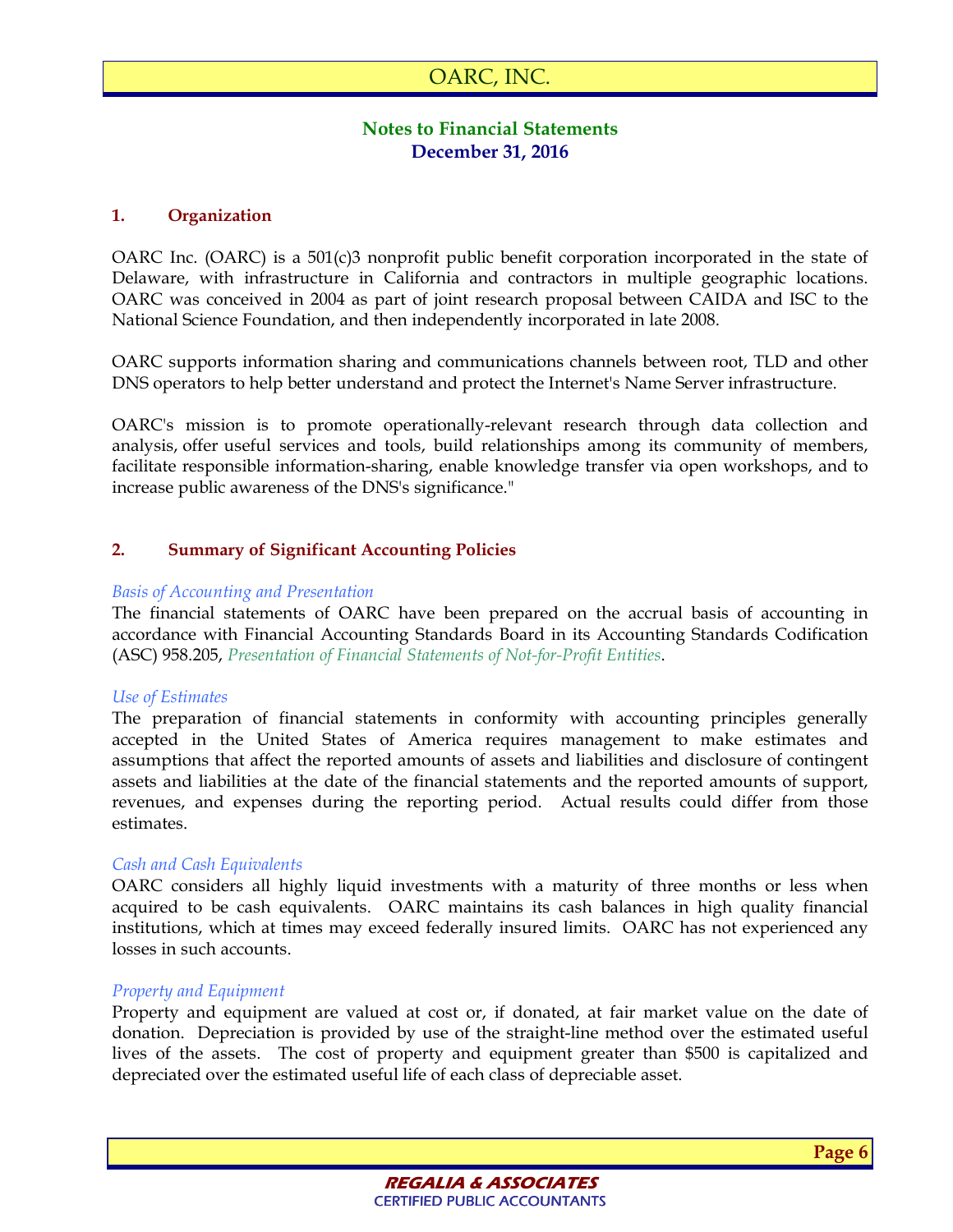## **Notes to Financial Statements**

## **2. Summary of Significant Accounting Policies** *(continued)*

#### *Net Assets*

In accordance with accounting principles generally accepted in the United States of America under ASC 958.205, financial statements must present classes of net assets based on the following categories: unrestricted net assets, temporarily restricted net assets, and permanently restricted net assets. Grants and contributions are classified in the appropriate net asset category based on the absence or existence of donor-imposed restrictions that limit the use of the donated assets if they are designated as support for future periods or future projects when they are received.

OARC reports gifts of cash and other assets as temporarily restricted support if they are received with donor stipulations that limit the use of the donated assets or if they are designated as support for future periods. When a donor's intended purpose is met or a time restriction expires, the temporarily restricted net asset is transferred to unrestricted net assets and reported in the statement of activities as net assets released from restrictions. Donorrestricted contributions where restrictions are met in the same reporting period in which they are contributed are reported as unrestricted support.

Permanently restricted net assets include those net assets that must be maintained in perpetuity in accordance with donor restrictions. The investment return from such assets may be used for purposes as specified by the donor or, if the donor has not specified a purpose, the income from such investments is not restricted and is included in unrestricted net assets. OARC had no permanently restricted net assets as of December 31, 2016 and 2015.

Unrestricted net assets include all of those donated assets that have no restrictions or limitations imposed on their use. The Board of Directors may elect certain unrestricted funds to be set aside as Board designated funds, which may not be spent without approval by the Board. No such funds were set-aside as of December 31, 2016 and 2015.

#### *Revenue and Support Recognition*

OARC receives revenue from a variety of sources. Revenues from other restricted grants and donations are recognized as income in the temporarily restricted fund in the period in which donor conditions are met and grant proceeds are considered earned.

#### *Contributions*

OARC records contributions in accordance with the recommendations of ASC 958.605, *Revenue Recognition of Not-for-Profit Entities*. Contributions received and unconditional promises to give are measured at their fair values and are reported as an increase in unrestricted net assets.



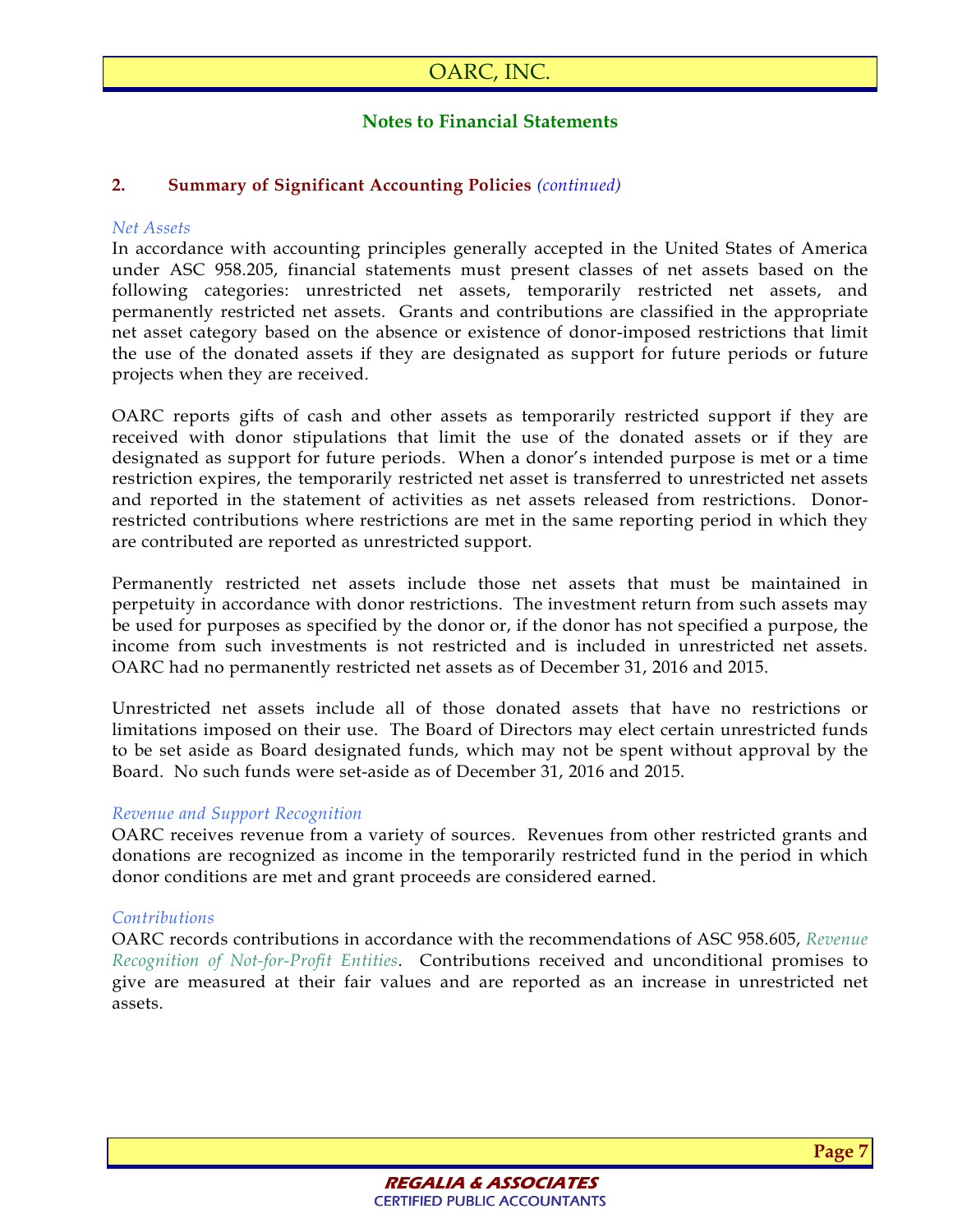# **Notes to Financial Statements**

## **2. Summary of Significant Accounting Policies** *(continued)*

#### *Contributions*

OARC reports gifts of cash and other assets as temporarily restricted support if they are received with donor stipulations that limit the use of the donated assets or if they are designated as support for future periods. When a donor's intended purpose is met or a time restriction expires, the temporarily restricted net asset is transferred to unrestricted net assets and reported in the statement of activities as net assets released from restrictions. Contributions in which the donor restrictions are never relieved are recorded as permanently restricted support. Donor-restricted contributions where restrictions are met in the same reporting period in which they are contributed are reported as unrestricted support.

OARC's policy is to record donated property at the estimated fair value at the date of receipt. OARC reports gifts of property as unrestricted support unless explicit donor stipulations specify how the donated assets are to be used. Gifts of long-lived assets with explicit restrictions that specify how the assets are to be used and gifts of cash or other assets that must be used to acquire long-lived assets are reported as temporarily restricted support. Absent explicit donor stipulations about how long those long-lived assets must be maintained, OARC reports expirations of donor restrictions when the donated or acquired long-lived assets are placed in service.

#### *Contributed Services and Costs*

Contributed services and costs are reflected at the fair value of the contribution received. The contributions of services and costs are recognized if they (a) create or enhance nonfinancial assets or (b) require specialized skills that are provided by individuals possessing those skills and would typically need to be purchased if not provided by donation. OARC recognized \$3,000 of in-kind contributions during the year ended December 31, 2015. There were no in-kind contributions for the year ended December 31, 2016.

#### *Income Taxes*

Financial statement presentation follows the recommendations of ASC 740, *Income Taxes*. Under ASC 740, OARC is required to report information regarding its exposure to various tax positions taken by OARC and requires a two-step process that separates recognition from measurement. The first step is determining whether a tax position has met the recognition threshold; the second step is measuring a tax position that meets the recognition threshold. Management believes that OARC has adequately evaluated its current tax positions and has concluded that as of December 31, 2016 and 2015, OARC does not have any uncertain tax positions for which a reserve or an accrual for a tax liability would be necessary.

OARC has received notification from the Internal Revenue Service and the State of California that it qualifies for tax-exempt status under Section 501(c)(3) of the Internal Revenue Code and Section 23701d of the California Revenue and Taxation Code. This exemption is subject to periodic review by the federal and state taxing authorities and management is confident that OARC continues to satisfy all federal and state statutes in order to qualify for continued tax exemption status. OARC may periodically receive unrelated business income requiring OARC to file separate tax returns under federal and state statutes. Under such conditions, OARC calculates and accrues the applicable taxes payable.

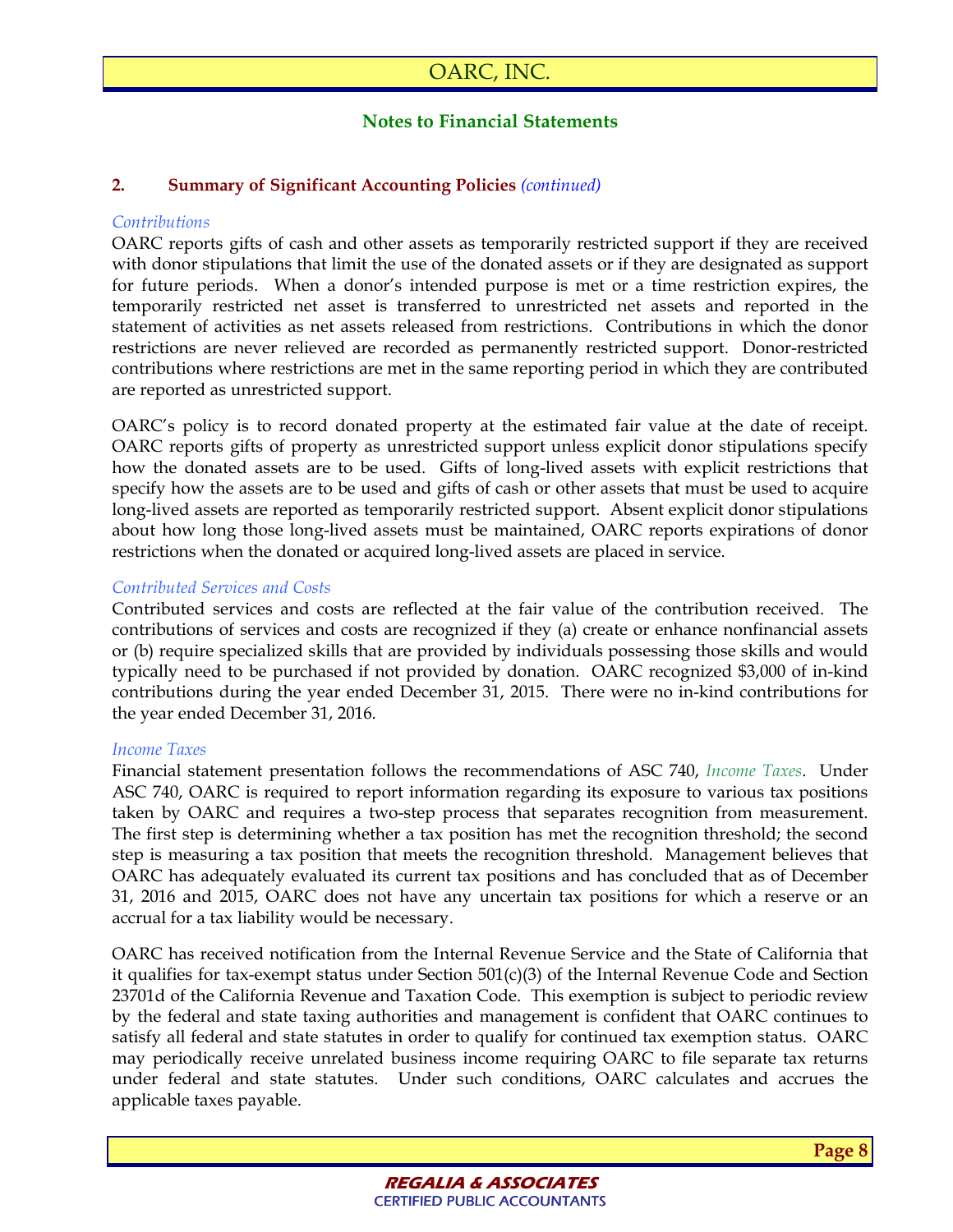# **Notes to Financial Statements**

## **3. Cash and Cash Equivalents**

Cash and cash equivalents of \$293,160 and \$303,127 at December 31, 2016 and 2015, respectively, consist of funds on deposit in a noninterest-bearing checking account at a local financial institution.

## **4. Accounts Receivable**

Accounts receivable of \$32,500 and \$23,500 at December 31, 2016 and 2015, respectively, are due within one year from various third parties. OARC uses the direct write-off method with regards to receivables deemed uncollectible. During the years ended December 31, 2016 and 2015, OARC recognized no bad debts. Management has evaluated the receivables as of December 31, 2016 and determined that such amounts are fully collectible based on the financial strength of the parties involved.

## **5. Property and Equipment**

A summary of property and equipment is as follows at December 31:

|                                   | 2016       | 2015       |
|-----------------------------------|------------|------------|
| Computers and related equipment   | 186,533 \$ | 160,476    |
| Less accumulated depreciation     | (152, 301) | (109, 132) |
| Total property and equipment, net | 34.232     | 51,344     |

Total depreciation expense for the years ended December 31, 2016 and 2015 amounted to \$43,169 and \$43,673, respectively.

## **6. Deferred Revenue**

Deferred revenue of \$289,139 and \$247,722 at December 31, 2016 and 2015, respectively, consists of funds received in advance of services to be performed and are scheduled to be recognized in the following year. Such amounts have been reflected as short-term liabilities and will be reflected as revenue on the statements of activities and changes in net assets in the subsequent fiscal year.

## **7. Lease Commitment**

OARC leases office space under a month-to-month agreement from LaunchHouse, Inc. at the rate of \$500 per month. Previously, OARC leased space under a month-to-month operating agreement with Internet Systems Consortium, a related entity. OARC is also obligated under a three-year commitment to lease computer hosting space from Hurricane Electric at the rate of \$1,700 per month. Occupancy expense for the years ended December 31, 2016 and 2015 amounted to \$4,120 and \$18,360, respectively, and is reflected on the statement of functional expenses.